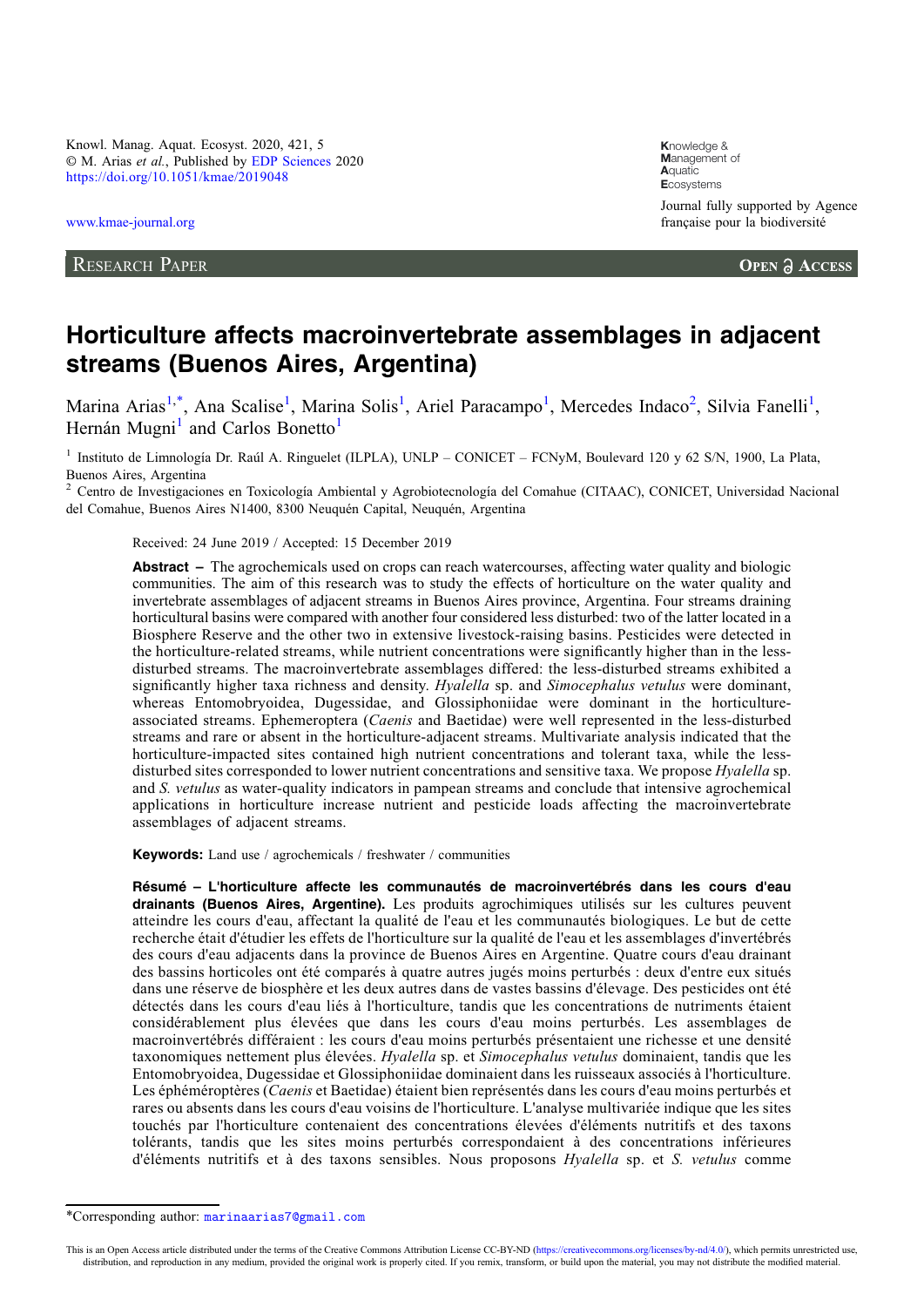indicateurs de la qualité de l'eau dans les cours d'eau pampéens et concluons que les applications agrochimiques intensives en horticulture augmentent les charges de nutriments et de pesticides affectant les communautés de macroinvertébrés des cours d'eau voisins.

Mots-clés : Utilisation des terres / produits agrochimiques / eau douce / communautés

# 1 Introduction

Horticulture is the main farming activity worldwide following cereal production ([FAO, 2013\)](#page-8-0). In Argentina, horticultural production is established mainly in the surroundings of the large cities in order to supply food for urban consumption. The horticultural area around La Plata city is located in the northeast of the Buenos Aires province, where  $35\%$ of Argentina's population lives. The area measures 3746 hectares and produces 78,360 tons per year [\(CHFB, 2005\)](#page-8-0). This high productivity is based on an intensive input-dependent fieldcropping system along with greenhouse technology. Fertilizers and pesticides are heavily used to raise crop yields.

Fertilizer consumption in Argentina was 3,121,638 tons in 2014 [\(CIAFA, 2017\)](#page-8-0), while the annual use of pesticides reached some 336,000 tons in 2011 ([CASAFE, 2013](#page-8-0)). As many as one hundred sixty different pesticides  $-$  comprising fungicides, herbicides and insecticides  $-$  are used in the area ([Sarandón](#page-9-0) et al., 2015). Endosulfan, cypermethrin, and chlorpyrifos were the most widely used insecticides in Argentina until 2013, when the first of those was banned ([SENASA, 2011](#page-9-0)). At present, cypermethrin and chlorpyrifos represent the most extensively employed insecticides.

Agrochemicals used in crops can reach surface watercourses by spray drift or runoff. The latter transports nutrients (Hart *et al.*, 2004) along with pesticides [\(Jergentz](#page-8-0) *et al.*, 2005) from crops to the adjacent streams; the latter input then produces ephemeral toxicity pulses to non-target organisms ([Mugni](#page-9-0) et al., 2011; [Schulz, 2001\)](#page-9-0). Several studies have linked pesticide exposure to changes in macroinvertebrate-community structure, most commonly in the form of the disappearance or decreased density of sensitive taxa (Liess [et al.,](#page-8-0) 2008; Egler [et al.,](#page-8-0) 2012; [Schäfer](#page-9-0) et al., 2012). The differential sensitivity of invertebrates to pesticides could accordingly be used as a biomonitoring tool to assess the condition of aquatic systems [\(Liess and von der Ohe, 2005\)](#page-8-0). [Schäfer](#page-9-0) et al. (2007) reported that pesticides affected leaf-litter breakdown because the shredders numbered among the sensitive species; thus pesticide exposure can not only impair communities but also affect stream functions.

Agricultural land use affects macroinvertebrate assemblages in regional streams, resulting in the disappearance or decreased abundance of sensitive groups such as Odonata and Ephemeroptera ([Jergentz](#page-8-0) et al., 2004) or Amphipoda ([Solis](#page-9-0) [et al.,](#page-9-0) 2016). Agricultural land use has been found to increase nutrient concentrations in pampean streams ([Mugni](#page-9-0) et al., [2013](#page-9-0)). Enhanced primary production coupled with toxic effects on the consumers would increase eutrophication in horticulture-affected streams ([Frieberg Jensen](#page-8-0) et al., 2003; [Relyea, 2004\)](#page-9-0).

The information on pesticide concentrations in horticulture watersheds is scarce ([Kreuger et al., 2008;](#page-8-0) [Allinson](#page-8-0) et al., [2014](#page-8-0); [Mottes](#page-9-0) et al., 2017). Only few studies have monitored the levels of those xenobiotic and the consequent toxicity to aquatic organisms in the La Plata horticultural belt [\(Mac](#page-8-0) [Loughlin](#page-8-0) et al., 2017; [Rimoldi](#page-9-0) et al., 2018). Solis et al. [\(2018\)](#page-9-0) compared the assemblage composition in streams influenced by agriculture or livestock and within a reserve. One of the streams considered to be affected by agriculture included areas with adjacent horticulture in the basin. The effect of horticulture on the composition of the non-target resident fauna in the region, however, remained largely unreported.

The aim of this study was therefore to assess the effect of horticultural land use on the macroinvertebrate assemblages of adjacent streams in the Buenos Aires province of Argentina. We hypothesized that the application of agrochemicals altered the macroinvertebrate assemblages of adjacent streams.

# 2 Materials and methods

#### 2.1 Study area and sampling design

Eight lowland streams were studied in the Rio de la Plata coastal fringe in the environs of La Plata and Magdalena, Buenos Aires province, Argentina ([Fig. 1\)](#page-2-0). The study area is located within the pampa plain, an extensive area of extremely low relief with slopes typically around 0.15% ([Hurtado](#page-8-0) *et al.*, [2006](#page-8-0)) comprising grasslands with small patches of forest. The baseline stream flow remains imperceptible most of the time except after rainfalls. The streams are shallow (10–50 cm in depth) with beds containing mainly fine sediments (43% silt, 25% clay, and 32% sand), lacking boulders or gravel, and having an abundant litter content. The streams lack forested borders; instead, conspicuous macrophytes and abundant riparian vegetation are developed. The climate is mild-humid with a mean annual air temperature of 16 °C, ranging from  $10^{\circ}$ C in July to  $23^{\circ}$ C in January. The mean annual precipitation is roughly 1000 mm, being the highest in March (111 mm) and the lowest in June  $(63 \text{ mm}; \text{Hurtado } et al., 2006)$  $(63 \text{ mm}; \text{Hurtado } et al., 2006)$  $(63 \text{ mm}; \text{Hurtado } et al., 2006)$ .

We sampled four streams  $-$  San Juan, Martín, Gato, and  $S$ auce  $-$  which drain basins located within the horticultural belt around La Plata city, along with another four that were less disturbed: two, Morales and Destino, run through the Parque Costero Sur, UNESCO Biosphere Reserve [\(Athor, 2009\)](#page-8-0); the other two, unnamed and Buñirigo, drain basins with extensive livestock on natural grasslands. Solis et al. [\(2018\)](#page-9-0) had reported the macroinvertebrate-assemblage composition in the reserve and livestock streams as not being significantly different.

The streams were sampled in two successive crop-growing seasons, coinciding with the main agrochemical-application period, from spring (October) to mid-autumn (April). The first period comprised five samplings, in October and December 2014 and January, March, and May 2015; the second consisted of two samplings, in October and December 2015. The sampling was discontinued in January 2016 because of a strong drought.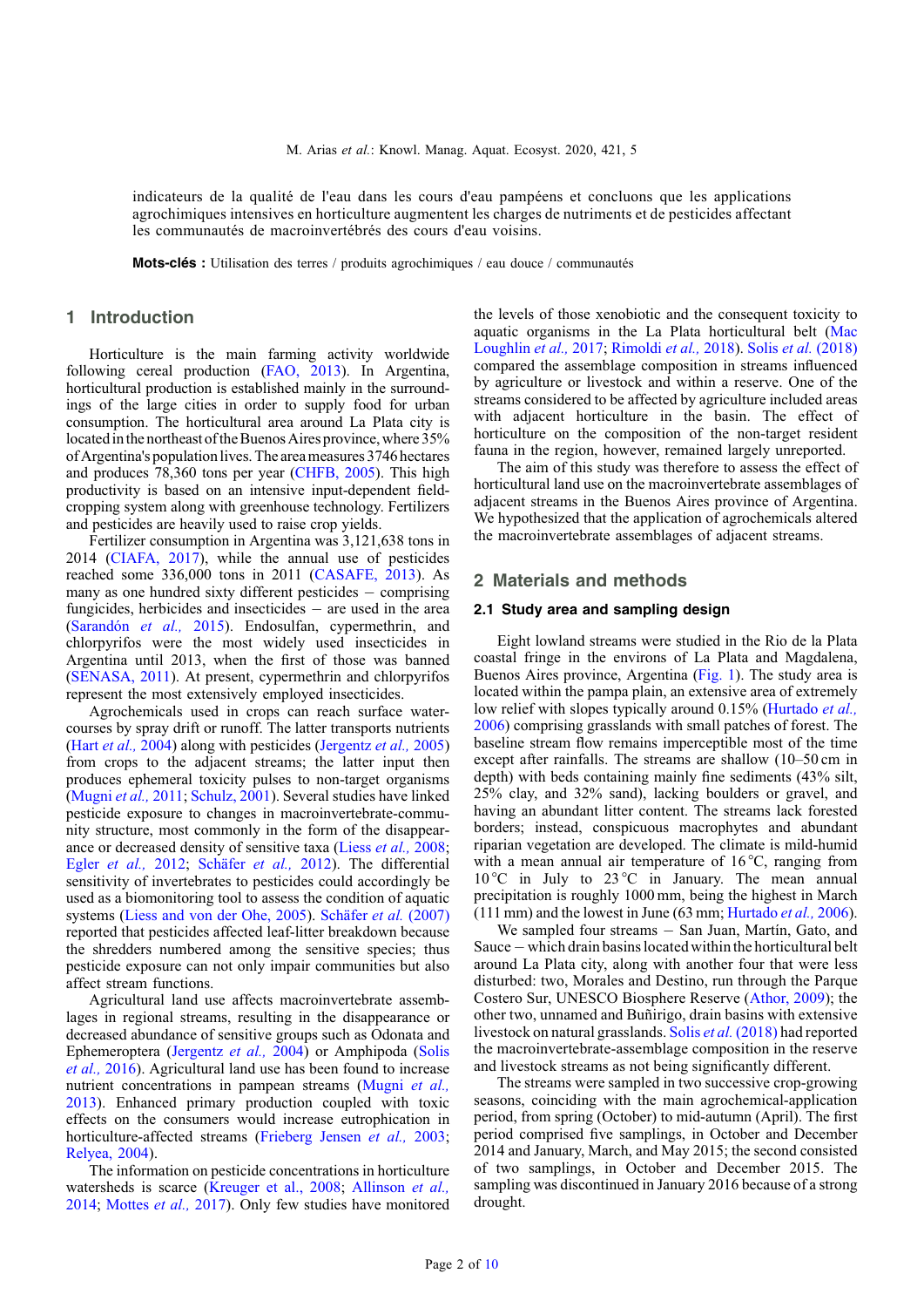M. Arias et al.: Knowl. Manag. Aquat. Ecosyst. 2020, 421, 5

<span id="page-2-0"></span>

Fig. 1. Study area illustrating the location of the sampling sites in relation to La Plata. The *upper inset* indicates the location of the Province of Buenos Aires within Argentina, the lower inset the position of the sampling area within the province. Circles, horticulture-associated sampling sites; triangles, less-disturbed sampling sites.

# 2.2 Environmental variables and nutrient concentrations

At each sampling site, the dissolved-oxygen concentration (DO) and temperature  $(T^{\circ})$  were measured *in situ* with an YSI 51B, the pH with a Hanna Checker, and the conductivity with Hanna Instrument 8733. Water samples were taken in triplicate and transported to the laboratory in coolers covered with ice. In the laboratory, the samples were filtered through a Whatman GF/C filter. The nutrients were then measured in the filtrate: the soluble reactive phosphorus (SRP) was determined by a colorimetric reaction with ascorbic-acid– ammonium-molybdate, the nitrate by hydrazine reduction followed by diazotation, and the ammonium by the indophenol-blue method ([APHA, 2012\)](#page-8-0). The suspended matter was estimated as the weight difference of the filter before and after filtration ([APHA, 2012](#page-8-0)). Chlorophyll was acetone-extracted from the dry filters for 24 h, under refrigeration, following [Lorenzen \(1967\)](#page-8-0).

The sediment samples were taken from the top two centimeters with a stainless-steel scoop and placed in glass vessels. The samples were immediately kept on ice until arrival at the laboratory, where they were then stored at  $-20^{\circ}$ C until the time of pesticide analysis. The organic carbon in the sediment was assessed by weight loss after drying at 105 °C followed by heating to 550 °C for 2 h ([Olivier](#page-9-0) *et al.*, 2001). The percentage of vegetation cover was estimated visually ([Dethier](#page-8-0) [et al.,](#page-8-0) 1993)  $-$  in a 1-m<sup>2</sup> quadrant, divided into four equal quadrants – before invertebrate sampling.

#### 2.3 Pesticides

We assessed the most commonly used pesticides and certain others selected among those previously reported to be found at higher detection frequencies in the region (Hunt [et al.,](#page-9-0) 2016; Solis et al., 2017) - namely, the organochlorines  $\alpha$ -,  $\omega$ -,  $\beta$ -, and  $\delta$ -benzene hexachloride; heptachlor and heptachlor epoxide; aldrin; dieldrin; endrin and endrin aldehyde; methoxychlor;  $\alpha$ -,  $\beta$ -, and S endosulfan; the dichlrodiphenyltrichloroethanes (aka DDTs) p, p'-3, 3-dimethyl-4-pentenoic acid methyl ester (DPE), p, p'-dichlrodiphenyldichloroethylene (DDE), and p, p'-dichlrodiphenyldichloroethane (DDD); the organophosphate chlorpyrifos; and finally the pyrethroids  $\lambda$ -cyhalothrin, permethrin, the cypermethrins (mixture of isomers), fenvalerate, and deltamethrin. Because of the hydrophobicity of these compounds, the pesticides are adsorbed onto the particulate fraction of these streams and therefore the analysis was conducted on only the sediment samples in order to increase the detection frequency.

The sediment samples were extracted following You [et al.](#page-9-0) [\(2004\)](#page-9-0) with a mixture of acetone and methylene chloride. A clean-up procedure was carried out through the use of Florisil solid-phase-extraction cartridges.

The sample extracts (1 ml in hexane) were injected for organophosphate-residue determination in a gas chromatograph with nitrogen-phosphorus detection and for organochlorine (OCl) and pyrethroid (Py) residues in a gas chromatograph with an electronic-microcapture detector. The quantitation was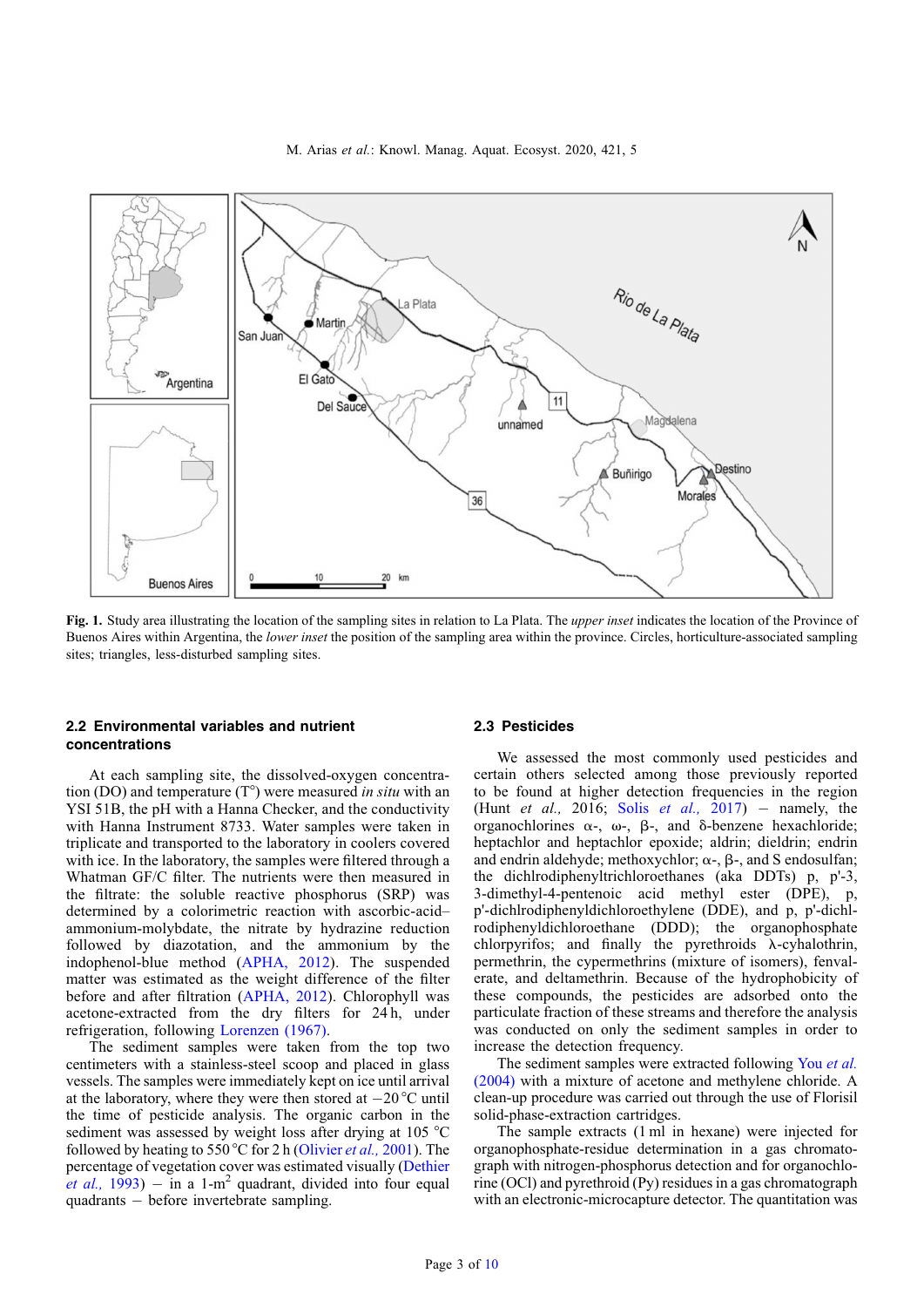performed by comparison with external standards. The organophosphate residues were confirmed by tandem gas chromatography–mass spectrometry, and the OCl and Py residues by injection in a column of a different polarity.

An Agilent 6890 gas chromatograph equipped with an Agilent 7683 autosampler; split/splitless injector; a capillary column, HP  $5$  (30 m in length, 0.25 mm i.d., 0.25  $\mu$ m film thickness); and a nitrogen-phosphorus detector was used for the quantitation of the organophosphate compounds (detector temperature, 300 °C; oven-temperature program, 70–240 °C; injector temperature, 250 °C; injection volume, 1  $\mu$ l; carrier gas,  $N_2$ ). An Agilent 6890N gas chromatograph equipped with an Agilent 7683B autosampler, split/splitless injector and a capillary column, HP 5MS/DB17 (30 m in length, 0.25 mm i. d.,  $0.25 \mu m$  film thickness) with an electronic microcapture detector was used for the quantitation of the OCl and Py compounds (detector temperature, 300 °C; oven-temperature program, 70–240 °C; injector temperature, 250 °C; injection volume,  $1 \mu l$ ; carrier gas,  $N_2$ ). The confirmation was performed by tandem gas chromatography–mass spectrometry (injection system, programmed-temperature vaporizing; injection volume,  $5 \mu l$ ; gas carrier, He). The linearity of the calibration curves, measured by the determination coefficient  $(R<sup>2</sup>)$ , was always  $\geq 0.99$ . The reference standards were from Accustandard (purity  $>99\%$ ) and the quantitation limits  $0.7$  ng/g dry weight (dw) for OCl,  $0.9$  ng/g dw for chlorpyrifos, 4.5 ng/g dw for other OPs, 9.1 ng/g dw for cypermethrin, and 1.8–3.6 ng/g dw for other pyrethroids.

#### 2.4 Macroinvertebrate assemblages

The sampling was carried out with a  $500$ - $\mu$ m D-net over aquatic vegetation inside a  $1-m^2$  floating polyvinyl chloride quadrant, which method enabled us to compare the same surface among sampling sites. The samples were taken in triplicate, fixed in situ with 96% (v/v) aqueous ethanol, and subsequently processed in the laboratory; where the organisms were counted and identified to the lowest possible taxonomic level with a stereoscopic Leica model EZ4TM microscope and following general (Merrit *et al.*, 2008) and regional ([Domínguez and Fernández, 2009\)](#page-8-0) taxonomic keys.

#### 2.5 Data analysis

The differences between the horticulture-associated and the less-disturbed sites with respect to environmental variables, nutrients, and the detection frequency of pesticides were tested by the Student *t* test. Whenever normality assumptions were not substantiated, the nonparametric Mann–Whitney  $U$  test was used. All the statistical analyses were performed by means of the Sigma Plot 12.0 software at a significance level of  $p < 0.05$ . The samples were grouped according to land use (horticultureaffected or less disturbed) and then compared. The detection frequency of the pesticides was calculated for each stream.

The taxonomic richness  $(S)$  and density  $(\text{ind/m}^2)$  were calculated for each site at each sampling and then analyzed in the same way as the environmental variables. Differences in the assemblage composition were analyzed through ANOSIM (analysis of similarity) with the factor land use, by applying the Bray-Curtis Similarity Index. The density data were

transformed by the log  $(x+1)$  function with those taxa present in only one sample being not considered [\(Clarke and Warwick,](#page-8-0) [2001](#page-8-0)). The SIMPER (percentage similarity) analysis was performed to determine which taxa contributed the most to the differences in the assemblage composition. The analyses were performed with the PRIMER version 6 software (Plymouth Routines Multivariate Ecological Research; [Clarke and](#page-8-0) [Gorley, 2001](#page-8-0)).

The relationships between taxa richness and density, nutrient concentrations, vegetation cover, and chlorophyll were determined by the Pearson correlation analysis; those between the environmental variables and the assemblage composition by the CANOCO version 4.53 software [\(ter Braak and Smilauer, 1998](#page-9-0)). The density data were log  $(x+1)$  transformed. Taxa with total relative abundance lower than 0.5% were excluded from the analysis to reduce the influence of rare species.

The maximum gradient length of macroinvertebrate data was determined by means of the detrended correspondence analysis. The maximum amount of variation in the speciesrichness data was 1.8, indicating that linear statistical methods were appropriate. Consequently, a Redundancy Analysis (RDA) was carried out. All the variables except pH were normalized, and forward selection was used to determine the variables that significantly explained the distribution pattern of macroinvertebrates at a cutoff point of  $p < 0.05$ . To subtract the effect of vegetation, a partial redundancy analysis was performed by entering the vegetation cover into the RDA as a covariable. The significance of the RDA axes was assessed by the Monte-Carlo permutation test.

# 3 Results

#### 3.1 Environmental variables and nutrient concentrations

[Table 1](#page-4-0) summarizes the environmental variables and nutrient concentrations measured. No significant differences were observed in the environmental variables when the horticulture-affected and less-disturbed streams were compared. The nitrate, ammonium, and SRP concentrations were, however, significantly higher in the former than in the latter  $(p < 0.001, p = 0.002, p < 0.001)$ . The mean nitrate concentrations were an order of magnitude higher, while the ammonium and SRP levels were three times higher in the streams adjacent to horticulture. The chlorophyll concentration correlated with both the SRP levels ( $R = 0.28$ ,  $p = 0.049$ ) and the ammonium concentrations ( $R = 0.28$ ,  $p = 0.048$ ).

#### 3.2 Pesticides

Insecticides were generally not detected in the lessdisturbed streams, except chlorpyrifos and cypermethrin, which compounds were recorded in a single sampling ([Tab. 2\)](#page-4-0). Chlorpyrifos was detected at low concentrations  $(1.5-5.8 \text{ ng/g})$ dw) in the less-disturbed Buñirigo Stream and those within the reserve in only December 2014, while cypermethrin was recorded (10–45 ng/g dw) in the Buñirigo and the also lessdisturbed unnamed stream in January 2015. The detection frequency was significantly higher ( $p = 0.023$ ) in the horticulture-associated streams than in the less-disturbed streams ([Tab. 2](#page-4-0)).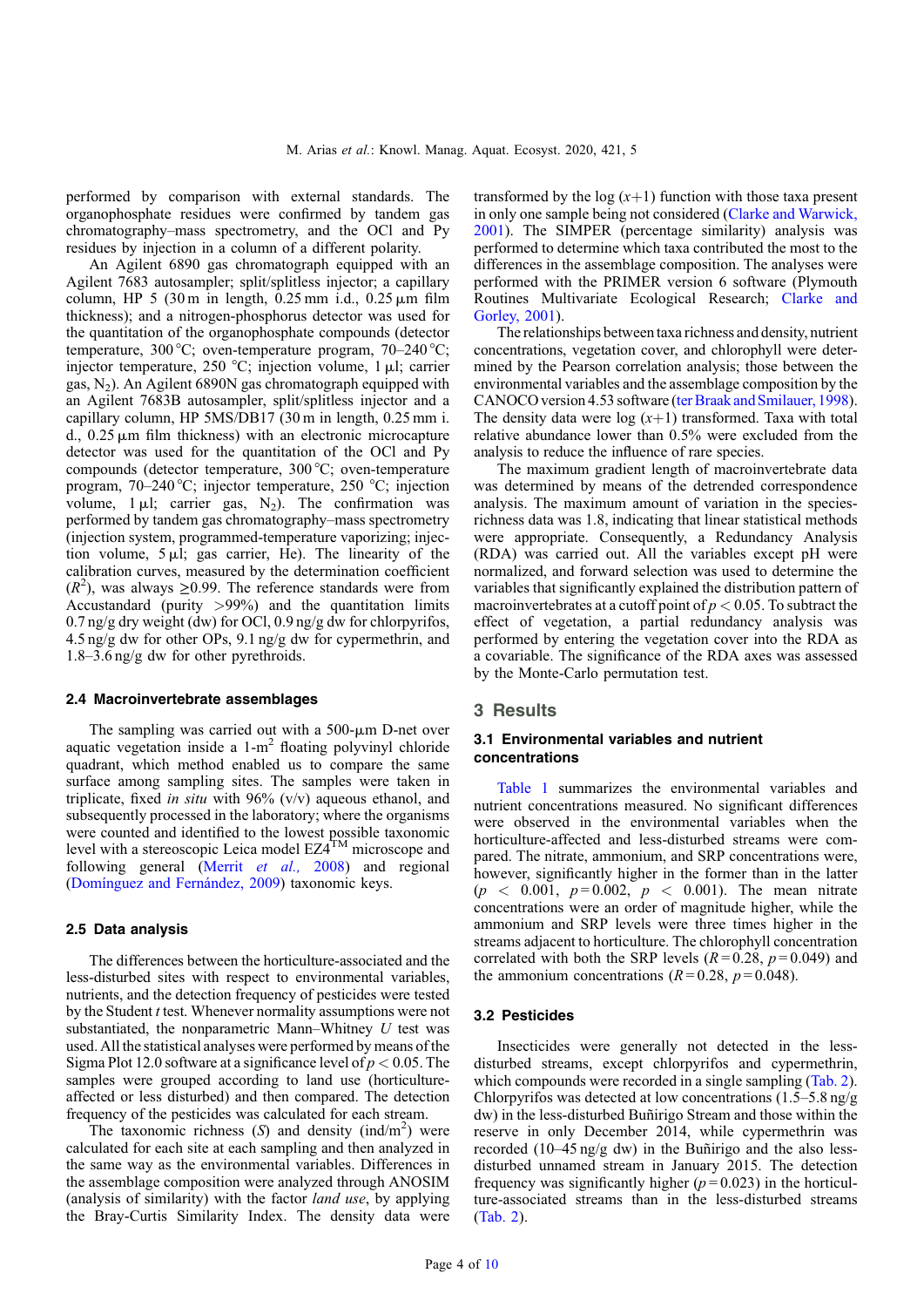## M. Arias et al.: Knowl. Manag. Aquat. Ecosyst. 2020, 421, 5

<span id="page-4-0"></span>

|  |  |  |  |  |  |  |  |  |  |  | Table 1. Environmental variables and nutrient concentrations in the studied streams. Mean values and (variation range). |  |
|--|--|--|--|--|--|--|--|--|--|--|-------------------------------------------------------------------------------------------------------------------------|--|
|--|--|--|--|--|--|--|--|--|--|--|-------------------------------------------------------------------------------------------------------------------------|--|

| Variables                                             | Studied streams         |                 |  |  |  |
|-------------------------------------------------------|-------------------------|-----------------|--|--|--|
|                                                       | Horticulture-associated | Less-disturbed  |  |  |  |
| $T$ (°C)                                              | $19.8(12-30)$           | $22.3(12-29)$   |  |  |  |
| Conductivity (Cond.) $(\mu S/cm)$                     | $502(110-853)$          | $687(83-1330)$  |  |  |  |
| Dissolved oxygen $(OD)$ $(mg/L)$                      | $6.7(1.3-19)$           | $6.8(2.5-10.6)$ |  |  |  |
| pH                                                    | $7.7(6.6-9.3)$          | $7.8(6.9-9.2)$  |  |  |  |
| Depth (cm)                                            | $23(5-50)$              | $34(11-63)$     |  |  |  |
| Suspended matter (SM) (mg/L)                          | $103(2 - 1208)$         | $105(13-457)$   |  |  |  |
| Sediment Organic Carbon (OC%)                         | $3.9(1-7)$              | $3.7(1-9)$      |  |  |  |
| Chlorophyll $(\mu g/L)$                               | $45(4 - 355)$           | $24(3.5-82)$    |  |  |  |
| Vegetation cover (VEG) $(\% )$                        | $62(15-100)$            | 58 $(17-90)$    |  |  |  |
| $SRP(\mu g/L)$                                        | 319 (84–765)            | $109(16-434)$   |  |  |  |
| Nitrate ( $\mu$ g N-NO <sub>3</sub> <sup>-</sup> /L)  | 1183 (20 - 6808)        | $95(2-367)$     |  |  |  |
| Ammonium ( $\mu$ g N-NH <sub>4</sub> <sup>+</sup> /L) | $229(16-1334)$          | $71(4 - 414)$   |  |  |  |

Table 2. Detected pesticides in the studied streams (ng/g dry weight).

|                       | DF   | Chlorpyrifos | L-Cyhalothrin | Cypermethrin | pp'DDT | pp'DDD  |
|-----------------------|------|--------------|---------------|--------------|--------|---------|
| <b>HORTICULTURE</b>   |      |              |               |              |        |         |
| San Juan              | 0.29 |              |               |              |        |         |
| May 2015              |      | nd           | nd            | nd           | nd     | 1.8     |
| Dec. 2015             |      | nd           | nd            | nd           | nd     | 2.2     |
| <b>Martin</b>         | 0.60 |              |               |              |        |         |
| Dec. 2014             |      | 0.9          | nd            | nd           | nd     | nd      |
| Jan. 2015             |      | nd           | nd            | 6.4          | nd     | nd      |
| Oct. 2015             |      | nd           | nd            | nd           | nd     | $0.8\,$ |
| Gato                  | 0.43 |              |               |              |        |         |
| Jan. 2015             |      | nd           | 0.9           | 148          | nd     | nd      |
| May 2015              |      | nd           | nd            | 199          | nd     | nd      |
| Dec. 2015             |      | nd           | nd            | nd           | 4      | nd      |
| Sauce                 | 0.43 |              |               |              |        |         |
| Jan. 2015             |      | nd           | nd            | 14           | nd     | nd      |
| May 2015              |      | nd           | nd            | nd           | nd     | 1.9     |
| Dec. 2015             |      | nd           | nd            | 51           | 2      | nd      |
| <b>LESS DISTURBED</b> |      |              |               |              |        |         |
| unnamed               | 0.2  |              |               |              |        |         |
| Jan. 2015             |      | nd           | nd            | 18.7         | nd     | nd      |
| <b>Buñirigo</b>       | 0.29 |              |               |              |        |         |
| Dec. 2014             |      | 1.5          | nd            | nd           | nd     | nd      |
| Jan. 2015             |      | nd           | nd            | 6.6          | nd     | nd      |
| <b>Morales</b>        | 0.25 |              |               |              |        |         |
| Dec. 2014             |      | 3.4          | nd            | nd           | nd     | nd      |
| <b>Destino</b>        | 0.14 |              |               |              |        |         |
| Dec. 2014             |      | 5.8          | nd            | nd           | nd     | nd      |

DF: Detection frequency; nd: not detected. Samplings without at least one pesticide detected are not shown.

In contrast, cypermethrin evidenced a detection frequency of 20% in the horticulture-adjacent streams, attaining peak concentrations of 148–199 ng/g dw in two consecutive samplings in the Gato Stream, and of 51 ng/g dw in the Sauce Stream. Chlorpyrifos, lambda-cyhalothrin, DDT, and DDD were measured at low concentrations (0.9–6 ng/g dw) only in the horticulture-associated streams.

# 3.3 Macroinvertebrate assemblages

A total of 30,829 specimens were counted and 88 taxa identified, representing 52 families and 18 orders (Supplementary Material, Tab. S1). Amphipoda and Copepoda were present at all the sites. Simocephalus vetulus and S. daphnoides (Daphniidae) along with the amphipod Hyalella sp. were the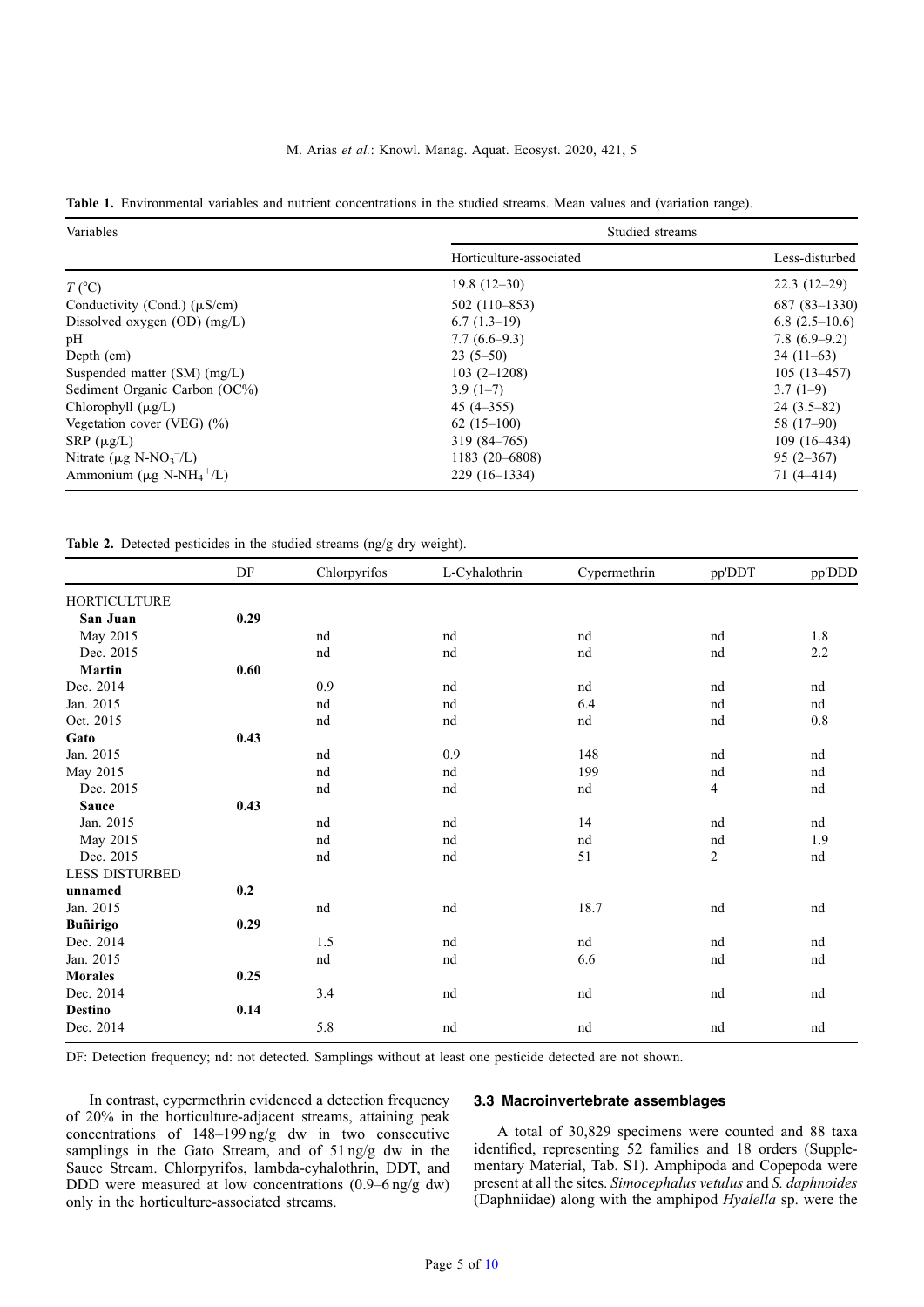Table 3. SIMPER analysis showing average abundances (log transformed) of taxa for both land uses and contribution (%) to >30% of dissimilarity.

| Taxa           | Av. Abundances          |                |                      |                   |  |  |  |
|----------------|-------------------------|----------------|----------------------|-------------------|--|--|--|
|                | Horticulture-associated | Less disturbed | Contribution $(\% )$ | Cum. Cont. $(\%)$ |  |  |  |
| S. vetulus     | 1.1                     | 3.6            | 5.0                  | 5.0               |  |  |  |
| Hyalella sp.   | 1.9                     | 3.8            | 4.7                  | 9.7               |  |  |  |
| Baetidae       | 0.1                     | 2.2            | 4.0                  | 13.7              |  |  |  |
| Dugesiidae     | 2.5                     | 0.3            | 3.8                  | 17.6              |  |  |  |
| S. daphnoides  | 0.6                     | 2.5            | 3.8                  | 21.3              |  |  |  |
| Ciclopoidea    | 2.0                     | 2.5            | 3.5                  | 24.9              |  |  |  |
| Entomobryoidea | 3.3                     | 1.9            | 3.4                  | 28.2              |  |  |  |
| Caenis sp.     | 0.0                     | 1.7            | 3.2                  | 31.4              |  |  |  |
| Hirudinea      | 2.0                     | 1.0            | 2.9                  | 34.3              |  |  |  |

most abundant in the less-disturbed streams except for the unnamed one, where cladocerans were dominant followed by Copepoda. The Trichoptera families Hydroptylidae and Polycentropodidae (Cyrnellus sp.) and the Decapoda were identified in only the less-disturbed streams. The Ephemeroptera likewise exhibited higher densities in the less-disturbed than in horticulture-associated streams, The Baetidae were rare and Caenis sp. was absent at the horticulture-adjacent sites. In contrast, the Collembolans (Entomobryoidea and Poduroidea) were commonly the most abundant taxa in horticultureinfluenced streams; while other dominant taxa were the Diptera, the Dugessidae, and the Copepoda.

The taxonomic richness and density were significantly higher in the less-disturbed than in the horticulture-adjacent streams ( $p < 0.001$  and  $p = 0.025$ , respectively). An average of 35 taxa was recorded in the less-disturbed, as against 24 in the horticultur-associated streams. The mean density of the macroinvertebrates in the less-disturbed streams was almost twice that of the in horticulture-adjacent streams  $(819 \text{ ind/m}^2)$ versus  $461$  ind/m<sup>2</sup>, respectively). Among the less-disturbed streams, the unnamed was the one with the highest taxonomic richness (41 taxa) and Morales was the one with the highest density  $(1286 \text{ ind/m}^2)$ . In contrast, of the 4 horticultureaffected streams, Martín was the one with the poorest abundance parameters at 18 taxa and 172 ind/m<sup>2</sup> (Tab. S1). The mean densities of the crustaceans *Hyalella* sp. and *S*. vetulus were significantly higher in the less-disturbed (239 and 136 ind/m<sup>2</sup>, respectively) than in the horticulture-influenced streams (25 and 13 ind/m<sup>2</sup>,  $p=0.04$  and  $p < 0.001$ , respectively).

The vegetation cover was positively correlated with the taxa richness and the macroinvertebrate density  $(R=0.35,$  $p=0.015$  and  $R=0.45$ ,  $p=0.001$ , respectively). The richness was inversely correlated with the SRP ( $R = -0.33$ ,  $p = 0.021$ ) and the ammonium ( $R = -0.32$ ,  $p = 0.024$ ), while the population density was likewise inversely correlated with the SRP concentrations  $(R = -0.42, p = 0.002)$ .

#### 3.4 Macroinvertebrate assemblages

The assemblage composition of the horticulture-adjacent and the less-disturbed streams was significantly different (ANOSIM: Global  $R = 0.45$ ;  $p = 0.001$ ; factor: "land use"). The SIMPER analysis indicated an average dissimilarity of 68% between the two groups. The taxa that contributed most to the dissimilarity (Tab. 3) were *S. vetulus, Hyalella* sp., and the Baetidae  $-$  those being well represented in the less-disturbed streams  $-$  and *Caenis* because of that genus's absence in horticulture-associated streams. The Dugessidae, Entomobyridae, and Glossiphoniidae contributed to the differences because of their comparatively high abundance in the horticulture-affected streams.

The redundancy analysis revealed that vegetation cover, SRP, DO, conductivity, ammonium, and the percent organic carbon explained 32% of the total variability in the macroinvertebrate-assemblage composition. The global significance test for the first canonical axis and the sum of all axes was significant (F ratio = 6.768;  $p = 0.002$  and F ratio = 2.260;  $p = 0.002$ , respectively). Since the vegetation cover did not differ significantly among the different land uses, that influence was considered separately; a partial RDA analysis was performed involving vegetation cover as a covariable. This RDA explained 23% of the variance. The first and second axes accounted for 75% of the relationship between species and the environment. The first axis was correlated with the SRP (0.60), ammonium concentration (0.41) and the percent organic carbon (0.04); the first two of those variables being higher in the horticulture-associated streams and as such representing an environmental-deterioration gradient. The second axis was positively correlated with DO  $(0.66)$  and the percent organic carbon  $(0.06)$  and negatively with the conductivity  $(-0.33)$ . In the diagram of the sampling sites ([Fig. 2a](#page-6-0)), those associated with horticulture were located on the right side of the ordination and were related to high SRP and ammonium concentrations; the lessdisturbed sites were located on the left side of the diagram and were accordingly negatively correlated with the SRP and ammonium concentrations. A correspondence between the abundance of certain taxa and the gradients was also observed ([Fig. 2](#page-6-0), Panel b.). The Entomobryoidea, Poduroidea, Glossiphonidae, Dugessidae, Paracymus, Pomacea, and Enochrus were positively correlated with nutrient concentrations  $-$  pointing to agrochemical contamination in the horticulture-adjacent streams - whereas Hyalella sp., Simocephalus sp., Caenis, Baetidae, Ceratopogonidae, and Tropisternus were negatively correlated.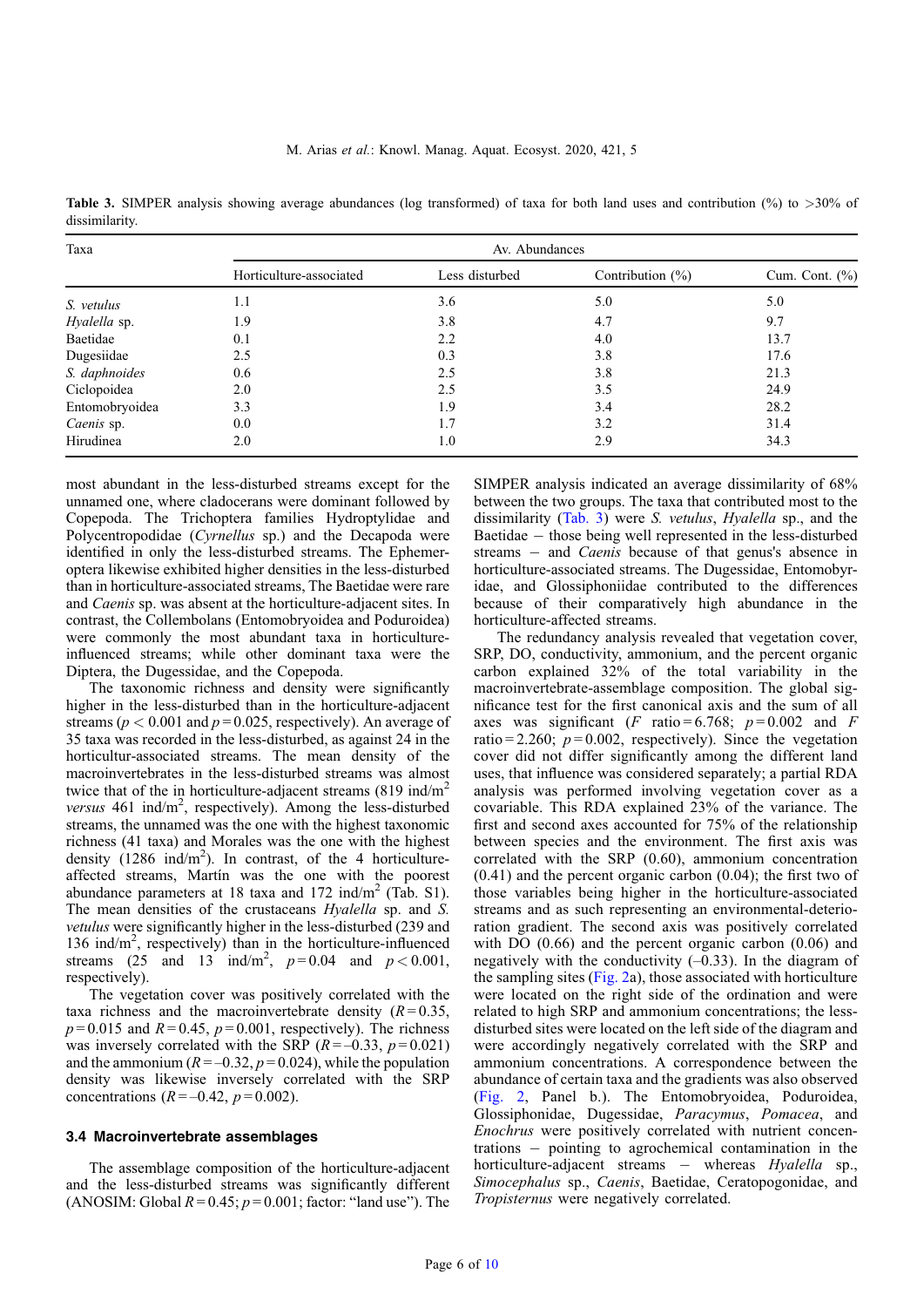<span id="page-6-0"></span>

Fig. 2. Partial-RDA Analysis. Biplots of environmental data and samples (a) and species (b). Filled circles, horticulture-adjacent streams; white circles, less-disturbed streams. Stream names: SJ, San Juan; MR, Martin; GA, Gato; ES, Sauce; UN, unnamed; BU, Buñirigo; MO, Morales; DE, Destino. Sampling dates: 1, Oct-2014; 2, Dec-2014; 3, Jan-2015; 4, Mar-2015; 5, May-2015; 6, Oct-2015; 7, Dec-2015.Taxa: Baet, Baetidae; Belost, Belostoma; Biomph, Biomphalaria; Calan, Calanoidea; Cerato, Ceratopogonidae; Chiro, Chironomidae; Ciclop, Ciclopoidea; Coena, Coenagrionidae; Curcu, Curculionidae; Diaph, Diaphanosoma; Drepa, Drepanotrema; Dugess, Dugessidae; Enoch, Enochrus; Entomo, Entomobryoidea; Ephy, Ephydridae; Glossiph, Glossiphonidae; Hyal, Hyalella sp.; Oligo, Oligochaeta; Paracy, Paracymus; Poduro, Poduroidea; Poma, Pomacea; S. daph, Simocephalus daphnoides; S. vet, S. vetulus; Sminth, Sminthuroidea; Strat, Stratiomyidae; Uncan, Uncancylus. Only the variables that significantly explained the macroinvertebrate assemblage are shown.

# 4 Discussion

Higher nutrient concentrations in streams associated with horticulture suggest the occurrence of a leaching of fertilizers applied to the crops from the ground into the adjacent streams. High nutrient concentrations at sites adjacent to agricultural plots have been repeatedly reported. [Arbuckle and Downing](#page-8-0) [\(2001\)](#page-8-0), studying the relationships between agricultural land use and the N:P ratio in Iowa lakes, found that the TN/TP was positively correlated with agriculture and negatively so with grasslands. [Figueiredo](#page-8-0) et al. (2010) demonstrated that the conversion of land use from grasslands to agriculture increased nitrate concentrations in streams where crops bordered the stream margins. [Mugni](#page-9-0) et al. (2013) measured higher nutrient concentrations in a stream surrounded by a recently fertilized crop than in the same stream when that crop was not being fertilized. The nutrient concentrations in the present study revealed a wide variability, likewise reported in previous publications (e.g., [Mugni](#page-9-0) et al., 2013; Solis [et al.,](#page-9-0) 2016, [2017](#page-9-0)).

The present results on the detection of insecticides in horticulture-associated streams were consistent with the findings reported the literature. [Kammerbauer and Moncada](#page-8-0) [\(1998\)](#page-8-0) studied several freshwater systems  $-i.e.,$  rivers, wells, and lagoons  $-$  adjacent to agricultural and horticultural land uses in Honduras; the horticulture-impacted water samples exhibited a higher number of pesticides detected and a greater detection frequency than the agriculture-related samples. Mac Laughlin et al. (2017) reported high and

frequent concentrations of chlorpyrifos (up to 2258 ng/g dw) and pyrethroids (e.g., lambda-cyhalothrin at 649 ng/g dw) in bottom sediments of the Carnaval Stream located within the horticulture area studied in this work.

The pesticide concentrations measured and the higher detection frequency in the horticulture-associated streams in the present study suggest a contribution from the adjacent crops. The pattern registered was consistent with endosulfan concentrations measured in the air in the same area, reported by [Astoviza](#page-8-0) et al. (2016): The maximum air concentrations were recorded in an orchard in Olmos, between the Sauce and Gato streams; while the minimum were reported in a livestock basin in Magdalena, located near the less-disturbed streams sampled in this study. The occasional pesticide detection at low concentrations in the less-disturbed streams is consistent with the long-range atmospheric transportation of those compounds from the application sites that has been previously reported ([Weber](#page-9-0) et al., 2010). The pesticide concentration detected in the less-disturbed streams might conceivably be also contributed by applications associated with cattle-pest control within the livestock areas surrounding the reserve. Cypermethrin and chlorpyrifos are frequently used for such a purpose (Ferré [et al.,](#page-8-0) 2018), typically to combat the horn-fly pest in cows ([Oyarz](#page-9-0)un et al., 2008).

The taxonomic richness and density were positively correlated with macrophyte cover. Several authors reported that macrophyte complexity was associated with a high abundance and richness of macroinvertebrates [\(Walker](#page-9-0) *et al.*,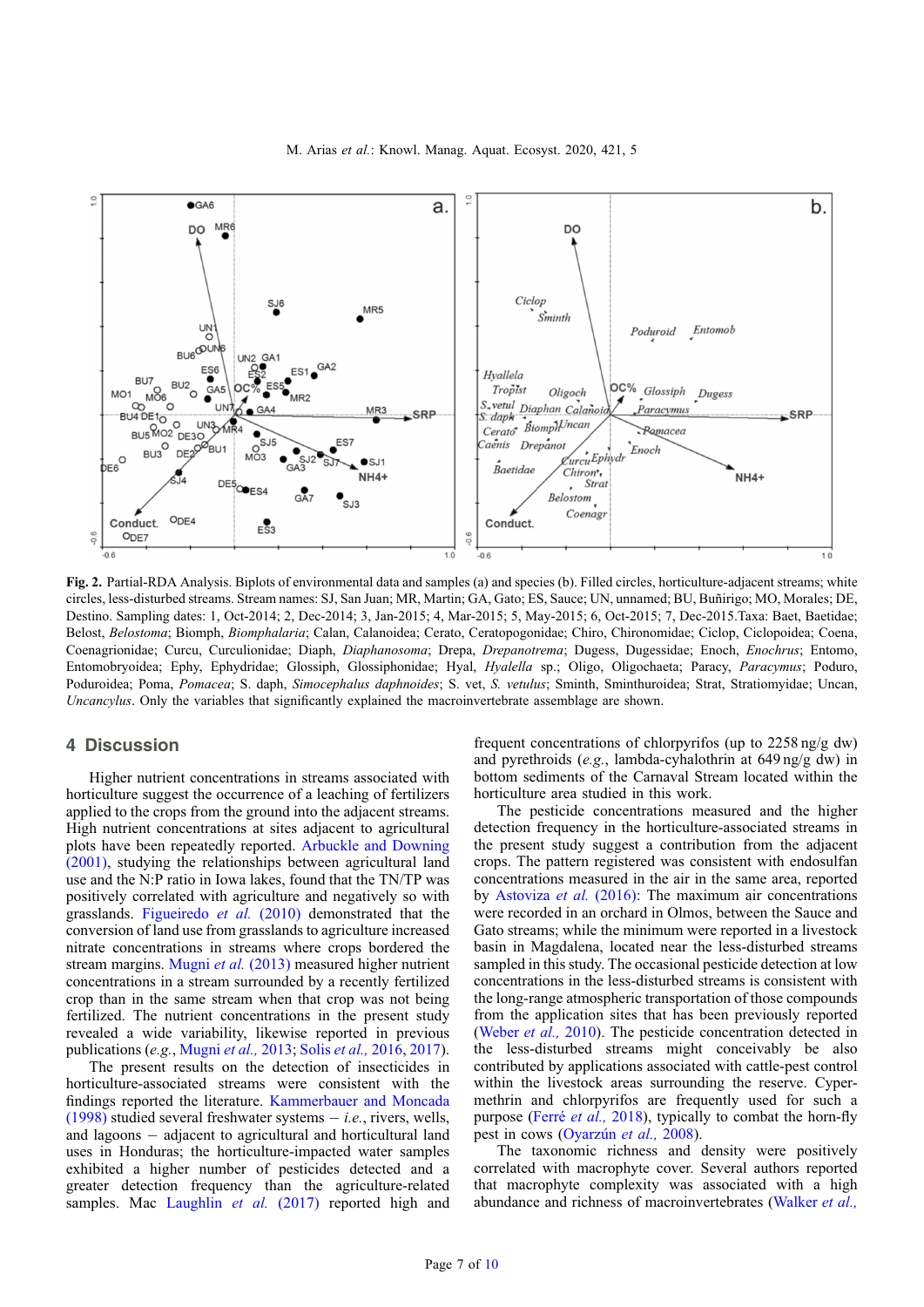[2013](#page-9-0); [Ferreiro](#page-8-0) et al., 2014). We thus employed a partial-RDA analysis subtracting the effect of vegetation to enable us to refine the assessment of the macroinvertebrate assemblage in relation to land use per se.

The different macroinvertebrate-assemblage composition together with the lower richness and density of the taxa present in the horticulture-associated streams suggested that those changes had resulted from pesticide exposure. Simocephalus vetulus and Hyalella sp. were the dominant taxa in the less-disturbed streams. The Daphniidae are the most common cladocera used in biomonitoring because of their sensitivity to pesticides (Zhou [et al.,](#page-9-0) 2008). Simoce $phalus$  vetulus  $-$  a cosmopolitan cladocera species among the Daphniidae that is associated with aquatic vegetation in eutrophic systems  $-$  is extensively used as a model organism for toxicity testing [\(Willis](#page-9-0) et al., 1995; Chen [et al.,](#page-8-0) 2004; [Schroer](#page-9-0) *et al.*, 2004). Similarly, amphipods of the genus Hyalella have repeatedly been used as monitoring organisms ([Nebeker and Miller, 1989](#page-9-0)). Mugni et al. [\(2011\)](#page-9-0) reported toxicity to Hyalella curvispina of runoff and the water in the Sauce stream at a site near to the present study sites in coincidence with the first rain following pesticide application to an adjacent crop. Toxicity to H. curvispina in runoff water from experimental soy plots after chlorpyrifos, endosulfan, and cypermethrin application followed by rain simulations was likewise documented by [Paracampo](#page-9-0) *et al.* (2012). Mac Laughlin et al. (2017) reported sediment toxicity to H. curvispina in the Carnaval Creek, where the lowest survival and growth rates were registered in coincidence with the highest insecticide concentrations. The Ephemeroptera and Trichoptera have often been considered in indices and metrics for assessing environmental quality [\(Barbour](#page-8-0) et al., 1999), typically being featured in the EPT - Ephemeroptera, Plecoptera, and Trichoptera - index. The taxa Caenis, Hydroptilidae, Polycentropodidae, and Decapoda  $-$  considered sensitive by Liess and Von der Ohe  $(2005)$  – were found in only the less-disturbed streams in the present study. In addition, [Suren \(1994\)](#page-9-0), in Nepal, recorded a high abundance of Baetidae in grassland-associated streams while being poorly represented in those adjacent to agriculture.

In contrast, the Entomobryoidea, Dugessidae, and Glossiphoniidae were well represented at the present horticultureaffected sites and their presence accordingly correlated with the nutrient concentrations in the multivariate analysis, thus indicating a relation to horticultural land use. The Dugessidae and Glossiphoniidae were considered by [Liess and Von der](#page-8-0) [Ohe \(2005\)](#page-8-0) to be tolerant to pesticides. Similarly, [Egler](#page-8-0) et al. [\(2012\)](#page-8-0), studying water quality and macroinvertebrate composition in relation to forest, pasture, and intensive agricultural land use in Brazil, recorded a higher abundance of Collembola accompanying elevated nutrient concentrations together with a lower taxa richness in the agricultural streams. Wang [et al.,](#page-9-0) [\(2016\)](#page-9-0) reported that the addition of both organic (soybean cake) and inorganic fertilizers in poplar plantations likewise increased the abundance of collembolans in soil and considered that finding to be a result of increased food availability.

The elevated nutrient concentrations in the horticultureassociated streams might conceivably affect macroinvertebrate assemblages by enhancing the phytoplankton biomass. No significant changes in the chlorophyll content, though, were detected among the different land uses. Water turbidity and/or competition with macrophytes for light and nutrients might, however, limit phytoplankton growth. In the present study, multivariate analysis suggested the combined effect of simultaneous incorporation of nutrients and pesticides through runoff following crop applications to be responsible for the positive correlation of the tolerant taxa and negative association of the sensitive taxa with elevated nutrient concentrations. [Malacarne](#page-8-0) et al. (2016), in Brazil, studying the composition of aquatic macroinvertebrates and the kinetics of leaf-litter breakdown in streams with different land uses (i.e., urban, agriculture, and preserved forested areas), documented a higher richness and diversity in the lessdisturbed streams. Consistent with our results, sensitive macroinvertebrates were found in only those less-disturbed streams, with that community being significantly different from agriculture- and urban-associated assemblages. Similarly, Fierro *et al.* [\(2017\)](#page-8-0)  $-$  investigating invertebrate assemblages at sites in Chilean rivers that were adjacent to native forest, forest plantation, and agricultural land uses  $-$  reported higher nutrient concentrations and a lower macroinvertebrate richness and diversity in the locations associated with agricultural catchments than those affected by other land uses. Because our observations in horticulture-related streams were similar to those reported above in water bodies adjacent to agricultural basins, the agrochemicals employed in both land-use activities in the present work were presumably responsible for the similar effects.

# 5 Conclusions

Macroinvertebrate assemblages and stream-water quality are affected by horticultural land use in the adjacent plots in the Buenos Aires province of Argentina. Fertilizers and pesticides reach nearby streams, increasing nutrient concentrations and altering macroinvertebrate composition. Horticulture-associated streams exhibited assemblages of tolerant taxa along with a lower taxonomic richness and density. Hyalella sp., Simocephalus vetulus, Baetidae, and Caenis sp. - considered  $taxa$  sensitive to insecticide exposure  $-$  are absent or present at low densities in those horticulture-affected streams, while were well represented in the less-impacted ones. In contrast, Dugessidae, Glossiphoniidae, and Entomobryioidea  $-$  considered comparatively tolerant taxa  $-$  were dominant in the streams adjoining horticulture. The composition of macroinvertebrate assemblages thus represents a reliable indicator for analyzing land use in lowland streams. We therefore propose S. vetulus and Hyalella sp. - those being common and abundant macroinvertebrates in the environments of this region that are, for their part, highly sensitive to pesticides  $-$  to be reliable indicators of the impact of pesticides on the water bodies in this area.

# Supplementary Material

Supplementary Table S1.

The Supplementary Material is available at [https://www.kmae](https://www.kmae-journal.org/10.1051/kmae/2018013/olm)[journal.org/10.1051/kmae/2019048/olm.](https://www.kmae-journal.org/10.1051/kmae/2018013/olm)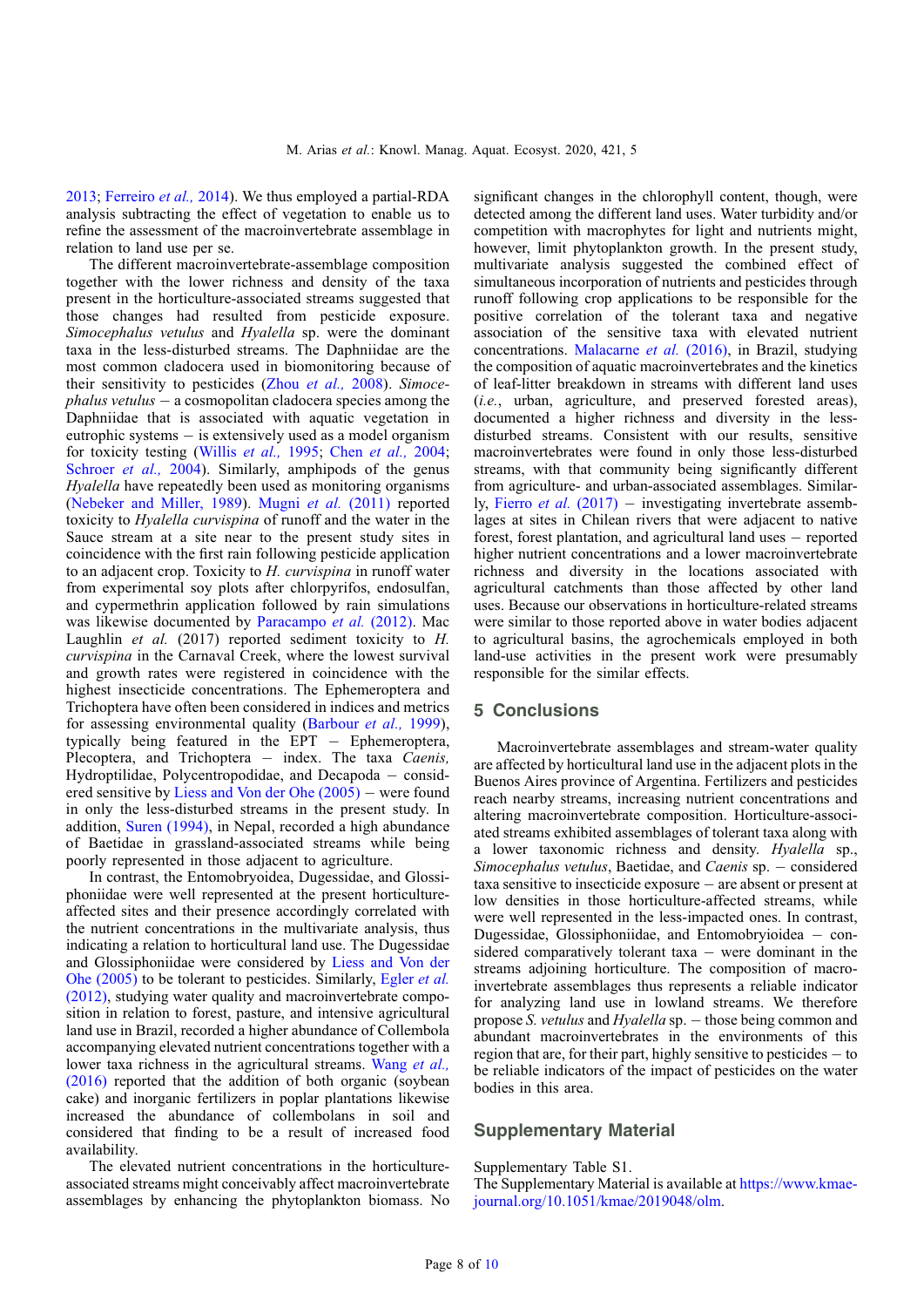<span id="page-8-0"></span>Acknowledgements. This research was funded by the National Scientific and Technical Research Council (CONICET; PIP 2011  $N^{\circ}$  0180) and the Argentine National Agency for the Promotion of Science and Technology (ANPCyT; PICT 2010– 0446). We acknowledge the anonymous reviewers for valuable suggestions and comments. Dr. Donald F. Haggerty, a retired academic career investigator and native English speaker, edited the final version of the manuscript.

# **References**

- Allinson G, Bui AD, Zhang P, et al. 2014. Investigation of 10 herbicides in surface waters of a horticultural production catchment in Southeastern Australia. Arch Environ Contam Toxicol 67: 358–373.
- APHA. 2012. Standard Methods for the Examination of Water and Wastewater, 22nd edition. Washington DC: American Public Health Association.
- Arbuckle KE, Downing JA. 2001. The influence of watershed land use on lake N:P in a predominantly agricultural landscape. *Limnol* Oceanogr 46: 970–975.
- Astoviza MJ, Cappelletti N, Bilos C, Migoya MC, Colombo JC. 2016. Massive airborne Endosulfan inputs related to intensive agriculture in Argentina's Pampa. Chemosphere 144: 1459–1466.
- Athor J, ed. 2009. Parque Costero del Sur Naturaleza, conservación y patrimonio cultural. Fundación de Historia Natural "Félix de Azara", Buenos Aires 562 p.
- Barbour MT, Gerritsen J, Snyder BD, Stribling JB. 1999. Rapid bioassessment protocols for use in streams and wadeable rivers: periphyton, benthic macroinvertebrate s and fish, 2nd Edition. EPA 841-B-99-002. Washington DC: U.S. Environmental Protection Agency, 337 p.
- CASAFE. 2013. Cámara de Sanidad Agropecuaria y Fertilizantes. Buenos Aires, Argentina. Available at: [http://www.casafe.org/](http://www.casafe.org/publicaciones/estadisticas/) [publicaciones/estadisticas/](http://www.casafe.org/publicaciones/estadisticas/) [Accessed: 10/12/2017].
- Chen CY, Hathaway KM, Folt CL. 2004. Multiple stress effects of Vision® herbicide, ph, and food on zooplankton and larval amphibian species from forest wetlands. Environ Toxicol Chem 23: 823–831.
- CHFB. 2005. Censo Horti-Florícola Bonaerense. Ministerio de Asuntos Agrarios y Ministerio de Economía, Secretaria de Agricultura y Ganadería. Available at: [http://www.estadistica.ec.](http://www.estadistica.ec.gba.gov.ar/dpe/Estadistica/chfba/censohort.htm) [gba.gov.ar/dpe/Estadistica/chfba/censohort.htm](http://www.estadistica.ec.gba.gov.ar/dpe/Estadistica/chfba/censohort.htm) [Accessed: 20/4/ 2018].
- CIAFA. 2017. Cámara de la Industria Argentina de Fertilizantes y Agroquímicos. Informe sobre Evolución de la Agricultura y uso de Fertilizantes. Available at: [http://www.ciafa.org.ar/info-fertili](http://www.ciafa.org.ar/info-fertilizantes-informes) [zantes-informes](http://www.ciafa.org.ar/info-fertilizantes-informes) [Accessed: 10/12/2017].
- Clarke KR, Gorley RN. 2001. PRIMER v5: User Manual/Tutorial. Plymouth: PRIMER-E, 192 p.
- Clarke KR, Warwick RM. 2001. Change in marine communities: an approach to statistical analysis and interpretation, 2nd ed. Plymouth: PRIMER-E, 172 p.
- Dethier MN, Graham ES, Cohen S, Tear LM. 1993. Visual versus random-point percent cover estimations: 'objective' is not always better. Mar Ecol Prog Ser 96: 93–100.
- Domínguez E, Fernández HR eds. 2009. Macroinvertebrados bentónicos. Sistemática y biología, 1 ed (In Spanish) Fundación Miguel Lillo, Tucumán 656 p.
- Egler MA, Buss DF, Moreira JC, Baptista DF. 2012. Influence of agricultural land use and pesticides on benthic macroinvertebrate

assemblages in an agricultural river basin in southeast Brazil. Braz J Biol 72: 437–443.

- FAO. 2013. Statistical Year Book, World Food and Agriculture. Food & Agriculture Organization. Available at: [http://www.fao.org/](http://www.fao.org/docrep/018/i3107e/i3107e.PDF) [docrep/018/i3107e/i3107e.PDF](http://www.fao.org/docrep/018/i3107e/i3107e.PDF) [Accessed: 10/12/2017].
- Ferré DM, Quero AAM, Hernández AF, et al. 2018. Potential risks of dietary exposure to chlorpyrifos and cypermethrin from their use in fruit/vegetable crops and beef cattle productions. Environ Monit Assess 190: 292.
- Ferreiro N, Feijoo C, Giorgi A, Rosso J. 2014. Macroinvertebrates select complex macrophytes independently of their body size and fish predation risk in a Pampean stream. Hydrobiologia 740: 191–205.
- Fierro P, Bertrán C, Tapia J, et al. 2017. Effects of local land-use on riparian vegetation, water quality, and the functional organization of macroinvertebrate assemblages. Sci Total Environ 609: 724–734.
- Figueiredo RO,Markewitz D, Davidson EA, Schuler AE,Watrin OS, de Souza Silva P. 2010. Land-use effects on the chemical attributes of low-order streams in the eastern Amazon. J Geophys Res 115:  $G4$
- Friberg-Jensen U, Wendt-Rasch L, Woin P, Christoffersen K. 2003. Effects of the pyrethroids insecticide, cypermethrin, on a freshwater community studied under field conditions. I. Direct and indirect effects on abundance measures of organisms at different trophic levens. Aquat Toxicol 63: 357-371.
- Hart MR, Quin BF, Nguyen ML. 2004. Phosphorus runoff from agricultural land and direct fertilizer effects: a review. J Environ Qual 33: 1954–1972.
- Hurtado MA, Gimenez JE, Cabral MG, eds. 2006 Análisis ambiental del partido de La Plata: Aportes al ordenamiento territorial, 1ra ed. Consejo Federal de Inversiones, Buenos Aires, 125 p.
- Jergentz S, Mugni H, Bonetto C, Schulz R. 2004. Runoff-related endosulfan contamination and aquatic macroinvertebrate response in rural basins near Buenos Aires, Argentina. Arch Environ Contam Toxicol 46: 345–353.
- Jergentz S, Mugni H, Bonetto C, Schulz R. 2005. Assessment of insecticide contamination in runoff and stream water of small agricultural streams in the main soybean area of Argentina. Chemosphere 61: 817–826.
- Kammerbauer J, Moncada J. 1998. Pesticide residue assessment in three selected agricultural production systems in the Choluteca River Basin of Honduras. Environ Pollut 103: 171–181.
- Kreuger J, Graaf S, Patring J, Adielsson S. 2008. Pesticides in surface water in areas with open ground and greenhouse horticultural crops in Sweden. Ekohydrologi 117, 49 p.
- Liess M, Schäfer RB, Schriever CA (2008) The footprint of pesticide stress in communities  $-$  species traits reveal community effects of toxicants. Sci Total Environ 406: 484–490.
- Liess M, von der Ohe PC. 2005. Analyzing effects of pesticides on invertebrate communities in streams. Environ Toxicol Chem 24: 954–965.
- Lorenzen CJ. 1967. Determination of chlorophyll and phaeopigments: spectrophotometric equations. Limnol Oceanogr 12: 343–346
- Mac Loughlin TM, Peluso L, Marino D. 2017. Pesticide impact study in the peri-urban horticultural area of Gran La Plata, Argentina. Sci Total Environ 598: 572–580
- Malacarne TJ, Baumgartner MT, Moretto Y, Gubiani ÉA. 2016. Effects of Land Use on the Composition and Structure of Aquatic Invertebrate Community and Leaf Breakdown Process in Neotropical Streams. River Res Appl 32: 1958–1967.